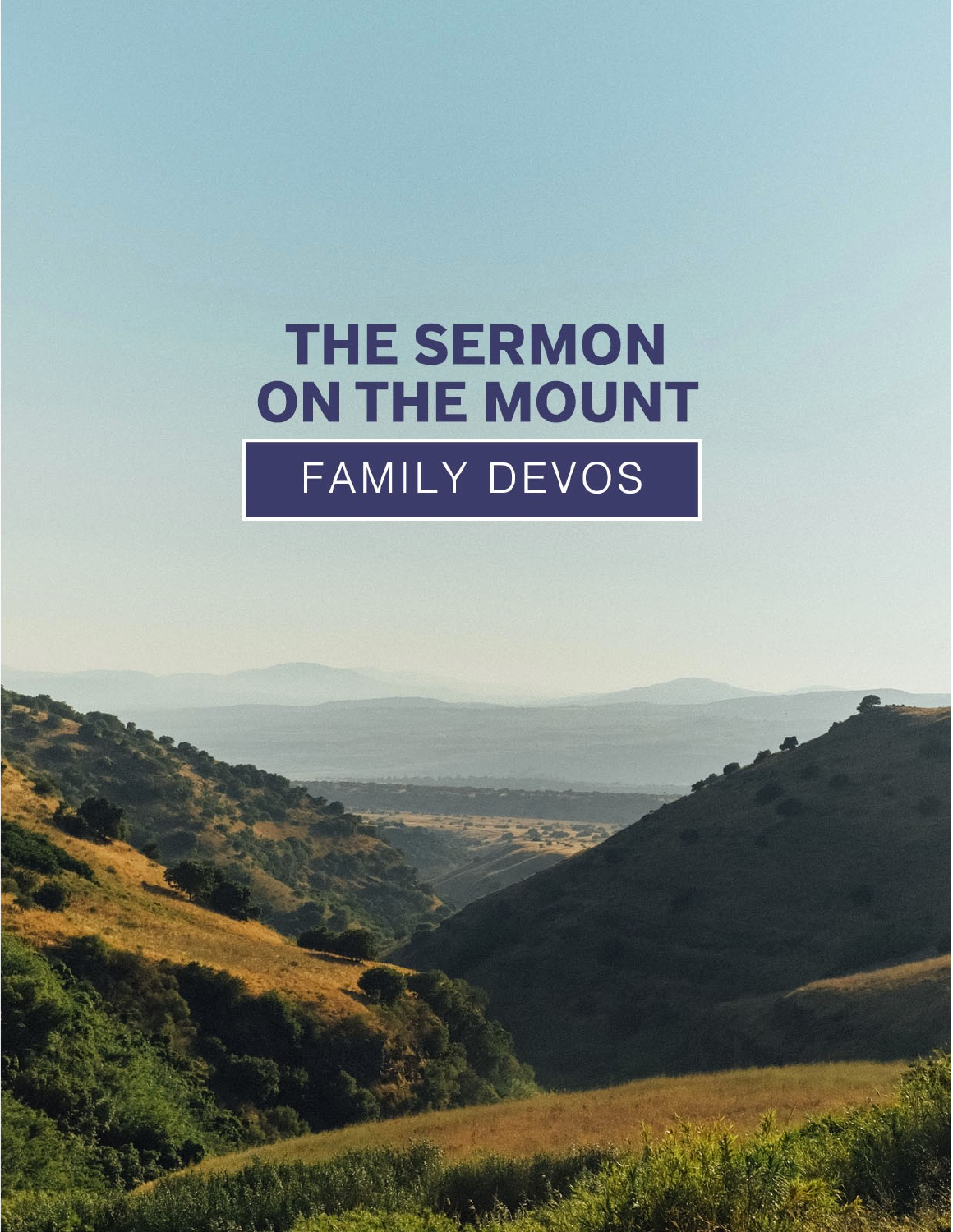#### **Don't Worry**

#### **Scripture:** Matthew 6:25-34

#### **Memory Verse:** Philippians 4:6-7

"Be anxious for nothing, but in everything by prayer and supplication, with thanksgiving, let your requests be made known to God; and the peace of God, which surpasses all understanding, will guard your hearts and minds through Christ Jesus."

#### **For My Family:**

Before starting this devotion, ask your children, "What is worry?" Take a moment to discuss. Worry is that nervous or fearful feeling you get when something happens that you don't like, or you have to go somewhere you don't want to go, or when you are scared. The Bible tells us that worries weigh down the heart, but God doesn't want you to go through life carrying the weight of worry. Today we are going to learn that one of the ways we shine as lights in the world is not by holding onto our worries, but by giving them to our Father in heaven.

What kind of things do people worry about? Food, money, clothing, sickness, school, family… all sorts of things! But Jesus tells us not to worry because our Father loves us and knows what we need even before we ask. He created a world for us to live in that constantly reminds us that we don't need to worry! Look at the birds. Do they look worried about where their next meal is coming from? The Father feeds them and cares for them. If God takes care of the birds, He will definitely take care of you! Look at the fields. Are they worried about what they will wear? God clothes them with grass and flowers. How much more will He clothe you? You are much more important to God than birds and fields. In other words, knowing who God is, and who we are to Him (His children), should help us battle worry.

Everyone gets worried. What sets us apart as followers of Jesus is what we do with our worry. God tells us through the apostle Paul, *"Be anxious for nothing, but in everything by prayer and supplication, with thanksgiving, let your requests be made known to God*" (Philippians 4:6). So when we get worried, we should immediately pray about whatever is worrying us. But in addition to praying, we should also thank God! Thanking God may seem like a strange thing to do when we are worried, but we remind ourselves of all that we do have and who God is when we turn our minds to praise Him.

But Paul doesn't end there. He continues with a promise: *"and the peace of God, which surpasses all understanding, will guard your hearts and minds through Christ Jesus"*  (Philippians 4:7). So when our hearts begin to get worried, we remember who God is. When we remember who He is, we come to Him in prayer and thanksgiving. And when we come to Him in prayer and thanksgiving, He promises to guard our hearts and minds through Jesus. Remember this promise, and when you get worried, come to Him in prayer.